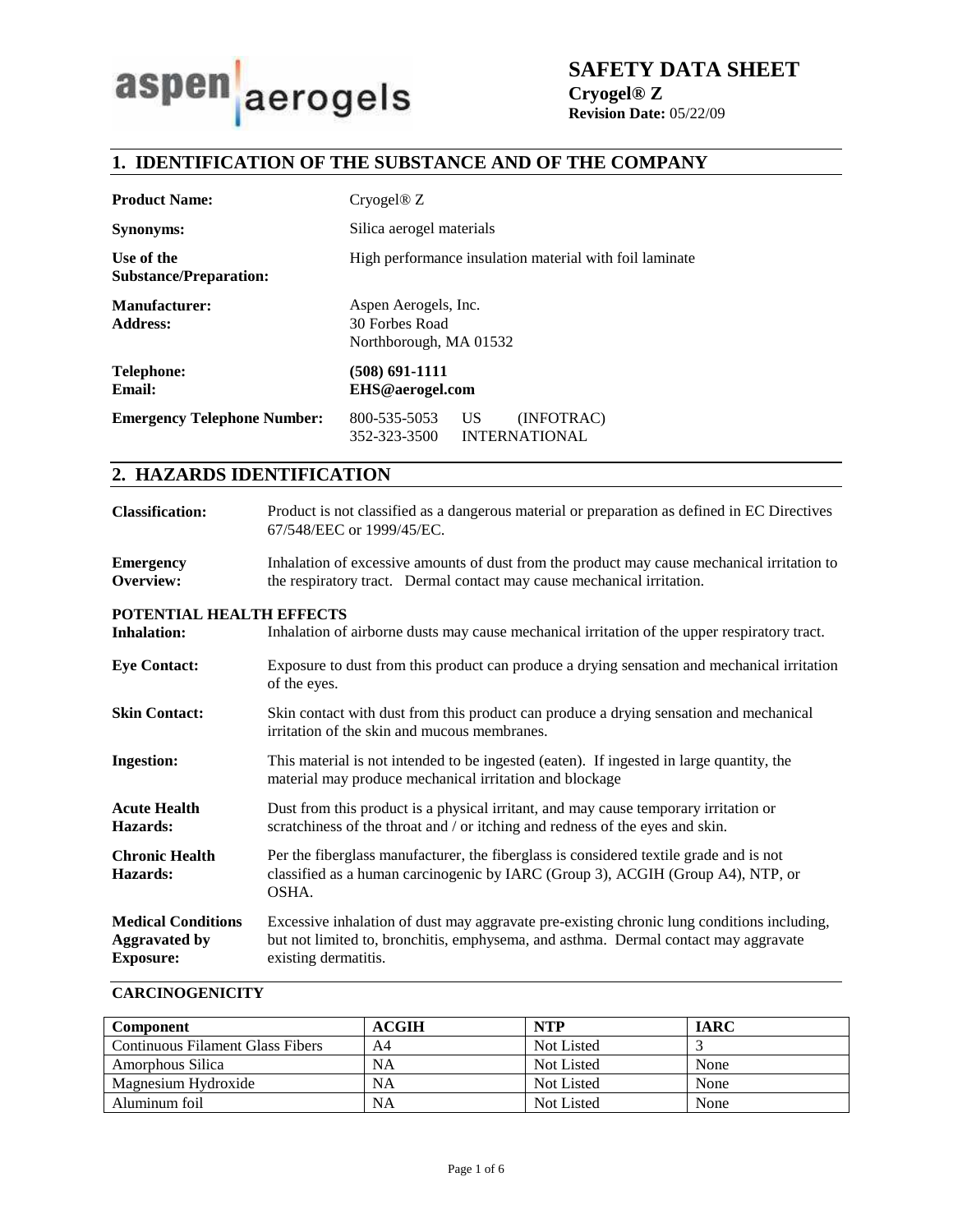

**SECTION 2 NOTES:** This product is composed of synthetic amorphous silica dioxide. Amorphous silica should not to be confused with crystalline silica. Epidemiological studies indicate low potential for adverse health effects from exposure to synthetic amorphous silica.

# **3. COMPOSITION/INFORMATION ON INGREDIENTS**

| Ingredient                                    | <b>CAS Number</b> | Percent   | <b>EINECS Number</b> | <b>EU Classification</b> |
|-----------------------------------------------|-------------------|-----------|----------------------|--------------------------|
| Methylsilylated Silica                        | 68909-20-6        | $40 - 50$ | 272-697-1            | None                     |
| Polyethylene terephthalate (PET or polyester) | 25038-59-9        | $10-20$   | Not Assigned         | None                     |
| Fibrous glass (textile grade)                 | NA                | $10 - 20$ | Not Assigned         | None                     |
| Magnesium Hydroxide                           | 1309-42-8         | $0 - 5$   | $215 - 170 - 3$      | None                     |
| Aluminum foil                                 | 7429-90-5         | $0 - 5$   | 231-072-3            | None                     |

# **4. FIRST AID MEASURES**

| <b>Eve Contact:</b>  | Immediately wash with large amounts of water for at least 15 minutes, occasionally lifting lids.<br>If irritation occurs and persists, get medical treatment.          |
|----------------------|------------------------------------------------------------------------------------------------------------------------------------------------------------------------|
| <b>Skin Contact:</b> | Wash skin thoroughly with soap and plenty of water. Remove contaminated clothing and shoes.<br>Wash clothing before reuse. Obtain medical attention if symptoms occur. |
| <b>Ingestion:</b>    | Material will pass through the body normally.                                                                                                                          |
| <b>Inhalation:</b>   | Remove to fresh air. Drink water to clear throat and blow nose to remove dust. Obtain medical<br>attention if ill effects persist.                                     |

# **5. FIRE-FIGHTING MEASURES**

# **5.1 FLAMMABILITY PROPERTIES**

| <b>Auto ignition Temperature</b>             | Not Applicable |
|----------------------------------------------|----------------|
| <b>Flash Point</b>                           | Not Applicable |
| Flammability Limits: (Lower Explosive Limit) | Not Applicable |
| Flammability Limits: (Upper Explosive Limit) | Not Applicable |

### **5.2 EXTINGUISHING MEDIA:**

Use media suitable for surrounding fire and that are appropriate to the surrounding environment; normal fog nozzle water application and/or exclusion of air is typically suitable for extinguishing this product in blanket form.

### **5.3 PROTECTION FOR FIRE FIGHTERS**

| <b>Special Fire Fighting</b>                       | Normal fire fighting procedures should be followed to avoid inhalation of smoke and       |
|----------------------------------------------------|-------------------------------------------------------------------------------------------|
| <b>Procedures:</b>                                 | gases produced by a fire.                                                                 |
| <b>Unusual Fire and</b>                            | Product is a super-insulation material. Rolls of material can retain heat within internal |
| <b>Explosion Hazards:</b>                          | layers causing re-ignition in the presence of oxygen if heat is not removed.              |
| <b>Hazardous Decomposition</b><br><b>Products:</b> | Primary combustion products are carbon monoxide and carbon dioxide.                       |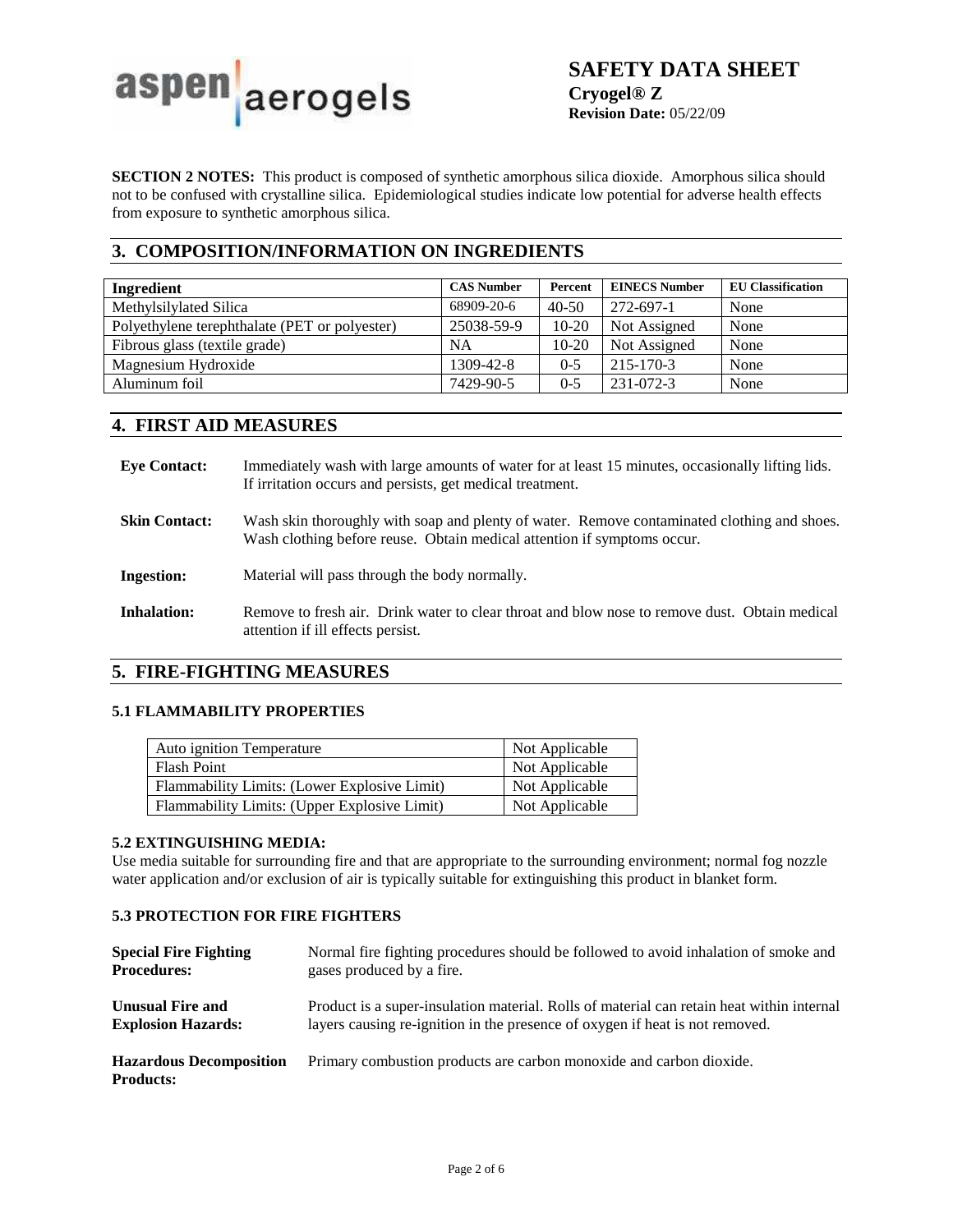# aspen aerogels

**SAFETY DATA SHEET**

**Cryogel® Z Revision Date:** 05/22/09

# **6. ACCIDENTAL RELEASE MEASURES**

| <b>Personal Precautions:</b>      | Minimize dust generation. Ensure adequate ventilation. Use personal protective<br>equipment as necessary.           |
|-----------------------------------|---------------------------------------------------------------------------------------------------------------------|
| <b>Environmental Precautions:</b> | Material is not soluble. Do not flush into surface water or sanitary sewer system.                                  |
| <b>Methods for Cleaning Up:</b>   | Contain and collect released material for proper disposal. Dry vacuuming is the<br>preferred method of cleaning up. |

### **7. HANDLING AND STORAGE**

- **Handling** Aerogel blankets will generate dust when handled. Workplace exposure to all dusts should be controlled with standard industrial hygiene practices. Dry vacuuming is the preferred method for cleaning up dust. Because aerogel dust is hydrophobic, water is not effective as a dust control agent.
- **Storage** Aerogel blankets should be kept in their packaging until they are ready to be used. Unpack the material in the work area. This will help to minimize the area where dust exposure may occur. Trimmed material and scrap should be promptly packed in disposal bags.

# **8. EXPOSURE CONTROLS/PERSONAL PROTECTION**

### **8.1 Exposure Limit Values**

There are no exposure limits identified for the main product component, classified as synthetic amorphous silica.

| <b>CAS Number</b> | <b>Component Name</b>     | <b>Exposure Limits</b>         |                                                |
|-------------------|---------------------------|--------------------------------|------------------------------------------------|
| 7631-86-9         | Silica, Amorphous         | Germany TRGS 900               | $4 \text{ mg/m}^3$ (inhalable fraction)        |
|                   |                           | <b>UK WEL</b>                  | 6 mg/m <sup>3</sup> (total inhalable fraction) |
|                   |                           |                                | 2.4 mg/m <sup>3</sup> (respirable fraction)    |
|                   |                           | US OSHA PEL (TWA) <sup>a</sup> | $15 \text{ mg/m}^3$ (total dust)               |
|                   |                           |                                | 5 mg/m <sup>3</sup> (respirable fraction)      |
|                   |                           | US ACGIH <sup>b</sup>          | $10 \text{ mg/m}^3$ (inhalable)                |
|                   |                           |                                | $3$ mg/m <sup>3</sup> (respirable)             |
| <b>NA</b>         | Continuous filament glass | <b>US ACGIH</b>                | $1.0$ fibers/ $cc^c$                           |
|                   | fibers                    |                                | $5 \text{ mg/m}^3$ (inhalable)                 |
|                   |                           | <b>US OSHA</b>                 | $10 \text{ mg/m}^3$ (total dust)               |
|                   |                           |                                | 5 mg/m <sup>3</sup> (respirable fraction)      |
| 1309-42-8         | Magnesium Hydroxide       | US OSHA PEL (TWA) <sup>a</sup> | $15 \text{ mg/m}^3$ (total dust)               |
|                   |                           |                                | 5 mg/m <sup>3</sup> (respirable fraction)      |
|                   |                           | US ACGIH <sup>b</sup>          | $10 \text{ mg/m}^3$ (inhalable)                |
|                   |                           |                                | $3$ mg/m <sup>3</sup> (respirable)             |
| 7429-90-5         | Aluminum                  | US OSHA PEL (TWA)              | $15 \text{ mg/m}^3$ (total dust)               |
|                   |                           |                                | 5 mg/m <sup>3</sup> (respirable fraction)      |
|                   |                           | <b>US ACGIH</b>                | 10 mg/m <sup>3</sup> (inhalable)               |
|                   |                           |                                | $3$ mg/m <sup>3</sup> (respirable)             |

<sup>a</sup> The US OSHA standard for amorphous silica is:  $(80 \text{ mg/m}^3)/(96 \text{SiO2})$ . The NIOSH Sampling Method 7501 for Amorphous Silica calculates the %SiO2 based on the percentage of crystalline silica in the sample. Because the percentage of crystalline silica in aerogel is 0%, the

particulate limit applies. b US ACGIH based on Particles Not Otherwise Specified (PNOS)

<sup>c</sup> Respirable fibers: length >5 µm; aspect ratio  $\geq$ 3:1, as determined by the membrane filter method at 400–450X magnification (4-mm objective), using phase-contrast illumination. US NIOSlengthμm, width <3 μm diameter and length:width ratios ≥3.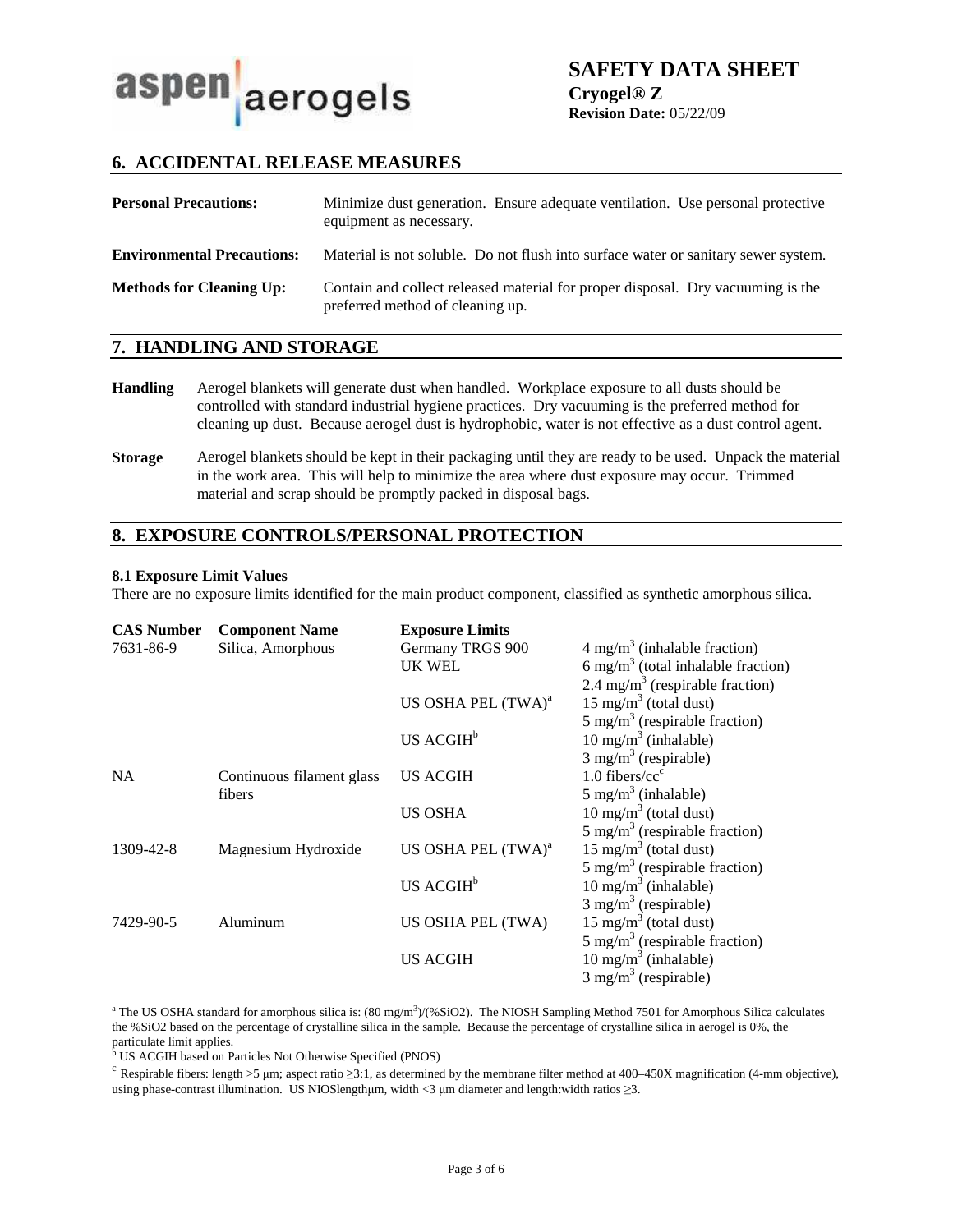

**SAFETY DATA SHEET Cryogel® Z Revision Date:** 05/22/09

### **8.2 Exposure Control**

| <b>Ventilation:</b>                      | Local exhaust in accordance with general industrial hygiene practices is recommended to<br>control dust.                                                                                                                                                                                                                                                              |
|------------------------------------------|-----------------------------------------------------------------------------------------------------------------------------------------------------------------------------------------------------------------------------------------------------------------------------------------------------------------------------------------------------------------------|
| <b>Respiratory</b><br><b>Protection:</b> | A properly fitted, NIOSH or CE approved respirator should be worn when ventilation is<br>unavailable or inadequate to maintain airborne concentrations below applicable occupational<br>exposure limits. A respiratory protection program that meets applicable local regulations<br>should be implemented whenever workplace conditions warrant use of a respirator. |
| <b>Hand Protection</b>                   | Silica aerogels are hydrophobic (repel water) and may cause drying and irritation of the skin,<br>eyes, and mucous membranes. For this reason, nitrile, latex, or other impermeable gloves<br>should be worn when handling aerogel blankets.                                                                                                                          |
| <b>Eye Protection:</b>                   | Safety glasses, or chemical goggles as needed to provide greater protection from dust.                                                                                                                                                                                                                                                                                |
| <b>Skin Protection:</b>                  | Long-sleeved, long-legged work clothes are also advised. Disposable coveralls should be<br>considered to minimize skin exposure and track out of aerogel dusts into adjacent areas.                                                                                                                                                                                   |
| <b>Work Hygienic</b><br><b>Practices</b> | Keep materials packaged until just prior to use. Die cut in preference to rotary or other<br>cutting methods. Dry vacuum with proper filtration preferred to sweeping. Wash thoroughly<br>after using the product. Wash clothing if dusty conditions present. Wash hands before eating<br>or drinking.                                                                |

# **9. PHYSICAL AND CHEMICAL PROPERTIES**

| White fabric blanket with foil laminate, material is hydrophobic (repels water)   |
|-----------------------------------------------------------------------------------|
| No characteristic odor. Under certain conditions, product may have faint ammonia- |
| like odor.                                                                        |
| Not applicable.                                                                   |
| Not applicable.                                                                   |
| Not applicable.                                                                   |
| Not applicable.                                                                   |
| Not applicable.                                                                   |
| Not applicable.                                                                   |
| Not applicable.                                                                   |
| Insoluble.                                                                        |
| Not applicable.                                                                   |
| Not applicable                                                                    |
|                                                                                   |

# **10. STABILITY AND REACTIVITY**

| <b>Chemical Stability:</b>    | <b>Stable</b>                                                                |
|-------------------------------|------------------------------------------------------------------------------|
| <b>Conditions to Avoid:</b>   | Prolonged exposure to temperatures above the recommended use temperatures.   |
| <b>Materials to Avoid:</b>    | None known                                                                   |
| <b>Hazardous</b>              | Under recommended usage conditions, hazardous decomposition products are not |
| <b>Decomposition Products</b> | expected.                                                                    |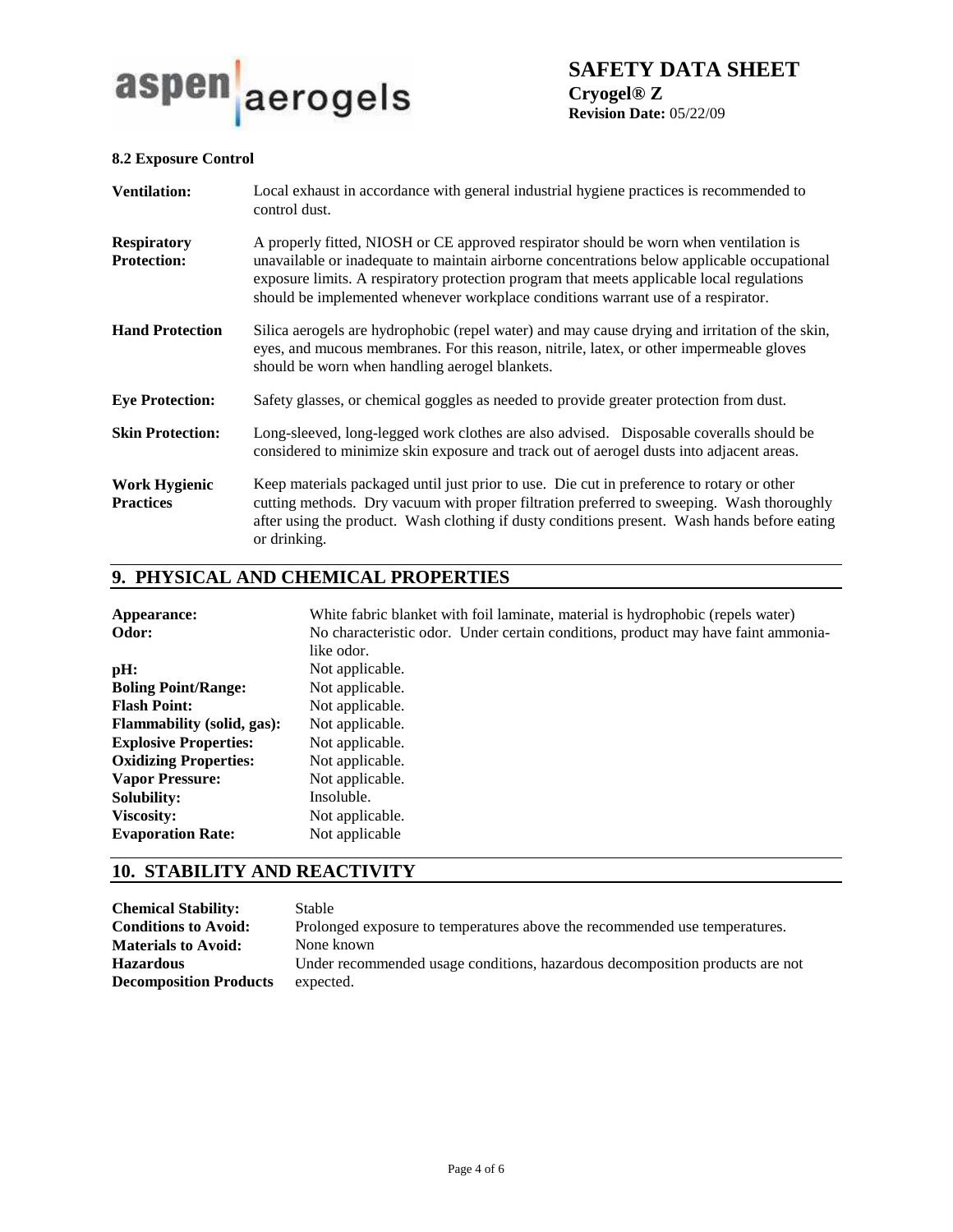

**SAFETY DATA SHEET**

**Cryogel® Z Revision Date:** 05/22/09

# **11. TOXICOLOGICAL INFORMATION**

### **ACUTE TOXICITY**

Dust may cause mechanical irritation and dryness to eyes and skin.

### **Synthetic Amorphous Silica**

| Oral LD50:<br><b>Inhalation LC50:</b><br><b>Dermal LD50:</b> | $>5,000$ mg/kg<br>$>2,000$ mg/m <sup>3</sup><br>$>3,000$ mg/kg                                                                                                                       |
|--------------------------------------------------------------|--------------------------------------------------------------------------------------------------------------------------------------------------------------------------------------|
| <b>Eve Irritation:</b>                                       | Synthetic amorphous silica and silicates are not irritating to skin and eyes under<br>experimental conditions, but may produce dryness following prolonged and repeated<br>exposure. |
| <b>Skin Irritation:</b>                                      | Synthetic amorphous silica and silicates are not irritating to skin and eyes under<br>experimental conditions, but may produce dryness following prolonged and repeated<br>exposure. |

### **CARCINOGENICITY**

The International Agency for Research on Cancer (IARC) considers synthetic amorphous silica to be not classifiable as to its carcinogenicity to humans (Group 3). According to the manufacturer, the fiberglass in this product is considered textile grade fibrous glass and it is not classified as a carcinogen by ACGIH, IARC, NTP or OSHA.

**NOTE TO SECTION 11:** Toxicological information is based on literature review for synthetic amorphous silica.

# **12. ECOLOGICAL INFORMATION**

### **Synthetic Amorphous Silica**

| <b>Aquatic Toxicity</b>                 | Fish: LC50 > 10,000 mg/L (Brachydanio rerio: 96 hour), Method OECD 203 |  |
|-----------------------------------------|------------------------------------------------------------------------|--|
|                                         | Daphnia magna: EC50 > 10,000 mg/l (24 hours), Method OECD 202          |  |
| <b>Mobility</b>                         | None expected due to insoluble nature of product.                      |  |
| <b>Persistence and Biodegradability</b> | Not applicable for inorganic material.                                 |  |
| <b>Bioaccumulative Potential</b>        | None expected due to insoluble nature of product.                      |  |
| <b>Other Adverse Effects</b>            | None expected.                                                         |  |

## **13. DISPOSAL CONSIDERATIONS**

Dispose in an approved landfill in accordance with federal, state / provincial, and local regulation. Cover promptly to avoid dust generation. This product is not regulated as a hazardous waste under US RCRA regulations.

# **14. TRANSPORT INFORMATION**

| <b>Shipping Name:</b>         | Not regulated for transport |  |
|-------------------------------|-----------------------------|--|
| <b>Hazard Class</b>           | None                        |  |
| <b>UN Number</b>              | None                        |  |
| <b>Packing Group</b>          | None                        |  |
| <b>Required Label(s)</b>      | None                        |  |
| <b>Marine Pollutant</b>       | No                          |  |
| <b>Additional Information</b> | None                        |  |